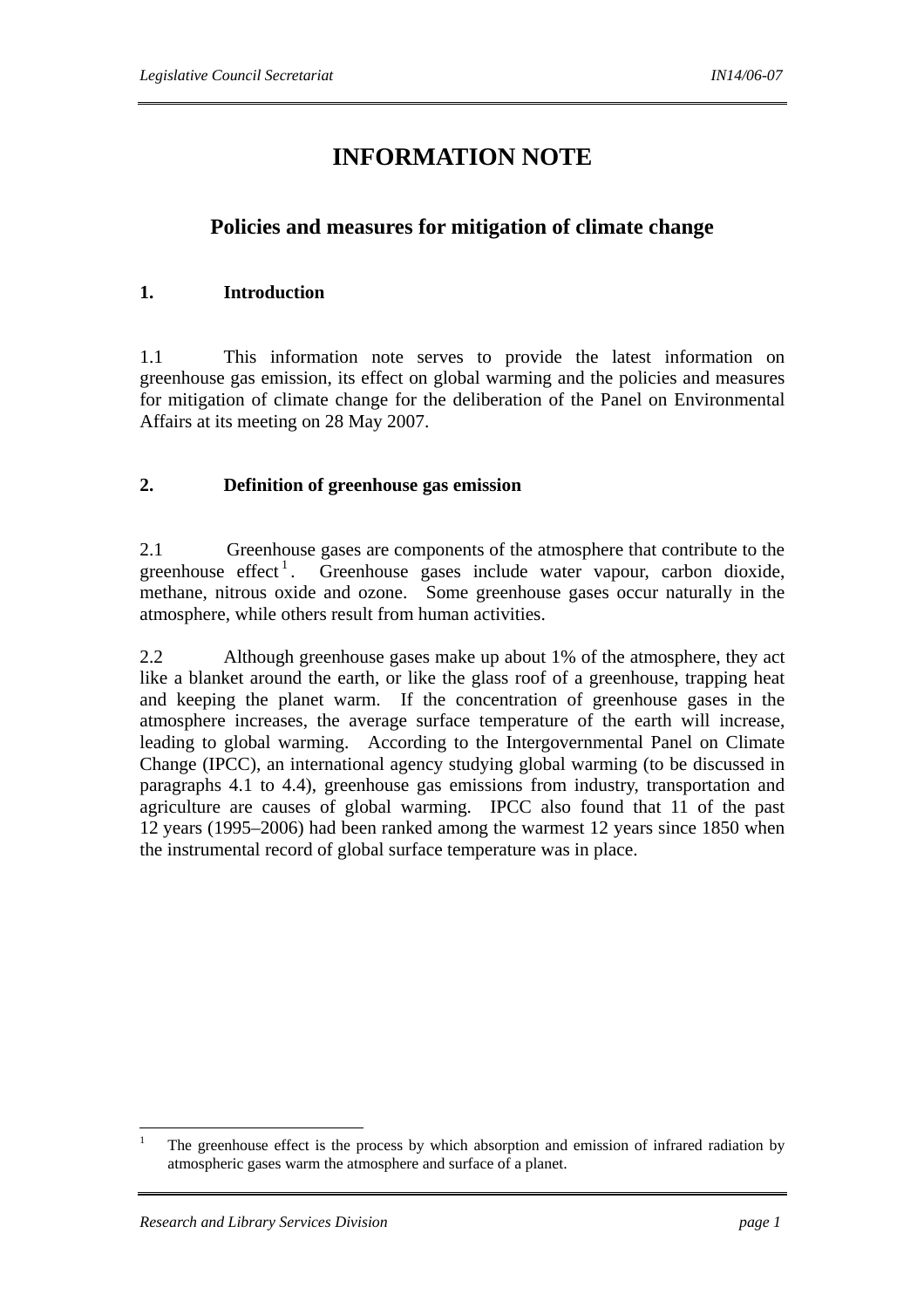### **3. International agreements related to global warming**

3.1 There are two major pieces of international agreements related to global warming, namely the United Nations Framework Convention on Climate Change (UNFCCC) and the Kyoto Protocol.

#### United Nations Framework Convention on Climate Change

3.2 UNFCCC is an international environmental treaty signed among member countries of the United Nations (UN) at the United Nations Conference on Environment and Development in 1992. As of May 2007, a total of 191 countries have ratified the treaty. The objective of UNFCCC is to stabilize greenhouse gas concentrations "at a level that would prevent dangerous anthropogenic (human-induced) interference with the climate system". UNFCCC states that "such a level should be achieved within a time-frame sufficient to allow ecosystems to adapt naturally to climate change, to ensure that food production is not threatened, and to enable economic development to proceed in a sustainable manner<sup>"2</sup>. . UNFCCC requires all industrialized member countries to report precise and regularly updated inventories of their greenhouse gas emissions.

3.3 The prime authority of UNFCCC is the Conference of the Parties (COP), an association of all member countries (or "Parties") which meets once a year. COP evaluates the status of climate change and the effectiveness of UNFCCC. There are two subsidiary bodies<sup>3</sup> and three expert groups<sup>4</sup> established under UNFCCC to assist COP and member countries in meeting requirements under UNFCCC.

 $\overline{2}$ <sup>2</sup> See United Nations Framework Convention on Climate Change (2007).

<sup>3</sup> The two subsidiary bodies are the Subsidiary Body for Scientific and Technological Advice and the Subsidiary Body for Implementation. While the former counsels COP on matters of climate, the environment and technology, the latter helps COP review how UNFCCC is being applied. It also deals with financial and administrative matters.

<sup>&</sup>lt;sup>4</sup> The three expert groups are as follows: (a) the Consultative Group of Experts on National Communications which helps developing countries prepare national reports on climate change issues; (b) the Least Developed Country Expert Group which advises underdeveloped nations on establishing programmes for adapting to climate change; and (c) the Expert Group on Technology Transfer which seeks to spur the sharing of advanced nations' technology with less-advanced nations.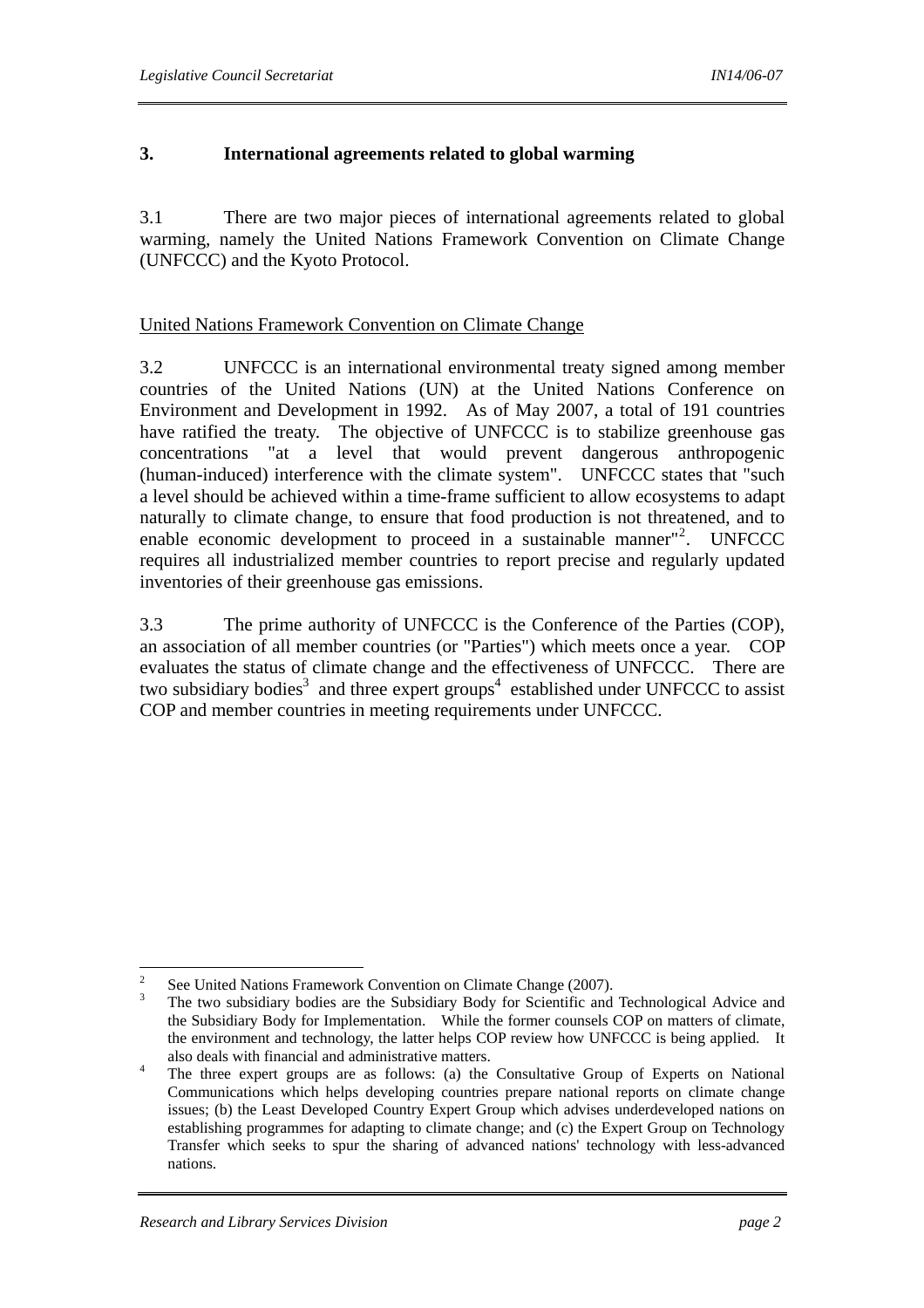### Kyoto Protocol

3.4 The Kyoto Protocol is an agreement made under UNFCCC. Countries ratifying this protocol commit themselves to reducing their emissions of carbon dioxide and five other greenhouse gases, or engaging in emissions trading if they maintain or increase emissions of such gases. As of December 2006, a total of 169 countries and other governmental entities have ratified the agreement.<sup>5</sup>

### **4. Intergovernmental Panel on Climate Change**

4.1 In 1988, the United Nations Environment Programme and the World Meteorological Organization (WMO)<sup>6</sup> jointly established IPCC, as concern over climate change became a political issue. IPCC is open to all members of both  $UN<sup>7</sup>$ and  $WMO<sup>8</sup>$ . The role of IPCC is to assess the state of knowledge on the various aspects of climate change including science, environmental and socio-economic impacts and response strategies.

### Operation of the Intergovernmental Panel on Climate Change

4.2 IPCC holds its plenary meeting once a year. Hundreds of officials and experts from relevant ministries, agencies and research institutions from member countries attend this meeting. Decisions made during the plenary meeting include:

- (a) mandate of working groups and task forces;
- (b) work plan and budget;
- (c) preparation for new climate assessment reports, their scope and outline; and
- (d) election of IPCC Chair and IPCC Bureau<sup>9</sup>.

 5 Countries that have not ratified the protocol include the United States and Australia. While countries like India and China have ratified the protocol, they are not required to reduce carbon emissions under the agreement because they are not the main contributors to the greenhouse gas emissions during the industrialization period which is believed to be the cause of the current climate change.

Established in 1950, WMO became the specialized agency of UN in 1951 for meteorology (weather and climate), operational hydrology and related geophysical sciences.

As at 28 June 2006, UN had 192 member states.

<sup>8</sup> As of 24 January 2007, WMO has 188 member states and territories.

<sup>9</sup> The work of IPCC Bureau is to prepare IPCC assessment reports on climate change. Members of IPCC Bureau are experts in the field of climate change. The current IPCC Bureau has 30 members.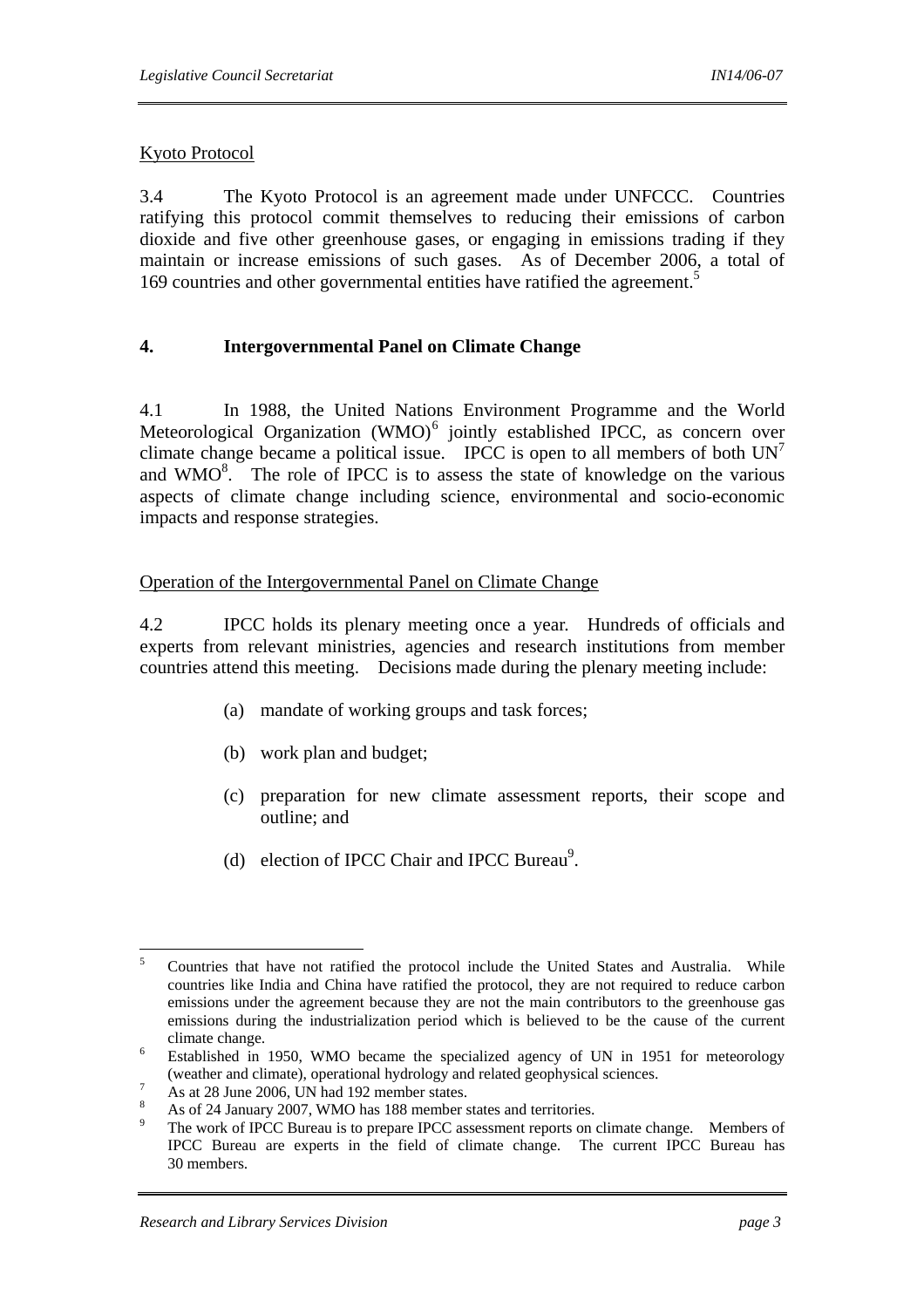4.3 IPCC itself does not carry out research, nor does it monitor climate-related data or other relevant parameters. The assessment is primarily based on peer reviews and published scientific/technical literature. Currently, IPCC has three working groups and a task force to assist with its work:

- (a) Working Group I to assess the scientific aspects of the climate system as well as climate change;
- (b) Working Group II to address the vulnerability of the socio-economic and natural systems to climate change, the negative and positive consequences of climate change and options for adapting to them;
- (c) Working Group III to assess options for both limiting greenhouse gas emissions and mitigating climate change; and
- (d) Task Force on National Greenhouse Gas Inventories to carry out work on inventory-related methodologies and practices.

4.4 Since IPCC is recognized as the most authoritative scientific and technical voice on climate change, its assessments have a profound influence on shaping both UNFCCC and the Kyoto Protocol.<sup>10</sup>

### **5. The** *Fourth Assessment Report* **of the Intergovernmental Panel on Climate Change**

5.1 Since November 2003, IPCC has been working on the *Fourth Assessment Report* which provides policymakers of member nations with comprehensive scientific, technical and socio-economic information on climate change, its causes, possible impacts and related response measures. The *Assessment Report* consists of four reports, namely three summary reports for policymakers prepared by IPCC's working groups and a synthesis report which is based on the information of the three summary reports as well as other special reports and technical papers of IPCC. The full *Fourth Assessment Report* will be available in November 2007. The ensuing paragraphs highlight the main conclusions/findings of the three summary reports for Members' information.

 $10$ See United Nations (2007).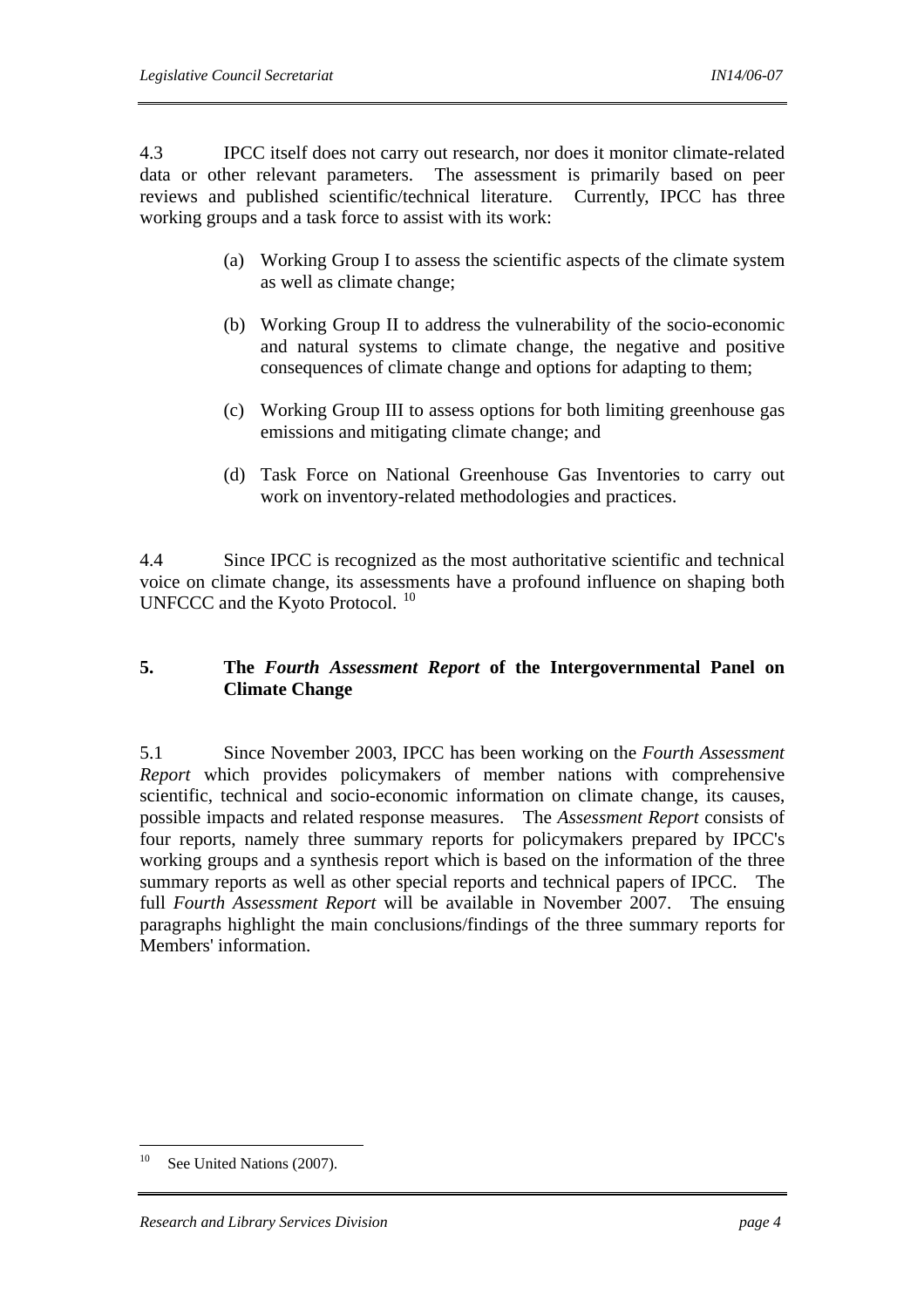#### Working Group I : *Summary for Policymakers*

5.2 On 5 February 2007, Working Group I published its revised *Summary for Policymakers*.<sup>11</sup> The conclusions made by Working Group I are as follows:

- (a) Warming of the climate system is unequivocal.
- (b) Increase in the average temperatures since the mid-20th century is likely due to the increase in anthropogenic greenhouse gas concentrations.
- (c) Increase in temperatures and rise in the sea level "would continue for centuries" despite pollution control, and the extent of rise varies greatly depending on the fossil intensity<sup>12</sup> of human activity in the following century.
- (d) The probability of global warming caused by natural climatic processes is less than 5%.
- (e) World temperatures could rise by between 1.1°C and 6.4°C during the 21st century and that:
	- (i) the sea level will probably rise by 18 cm to 59 cm;
	- (ii) there will be more frequent warm spells, heat waves and heavy rainfall; and
	- (iii) there will be an increase in droughts, tropical cyclones and extreme high tides.
- (f) Both past and future anthropogenic carbon dioxide emissions will continue to contribute to global warming and sea level rise for more than a millennium.
- (g) Global atmospheric concentrations of carbon dioxide, methane, and nitrous oxide have increased markedly as a result of human activities since 1750 and they have far exceeded pre-industrial values over the last 650 000 years.

### Working Group II : *Summary for Policymakers*

5.3 On 6 April 2007, Working Group II published its *Summary for Policymakers*. Table 1 shows the trends and impacts of extreme changes in weather, climate and the sea level as observed by Working Group II.

 $11$ 

<sup>&</sup>lt;sup>11</sup> The full report of Working Group I was published in March 2007.<br><sup>12</sup> Fossil intensity is the energy produced by fossil fuels divided by the total annual generation of the fossil fuels such as hydrocarbons, primarily coal and petroleum.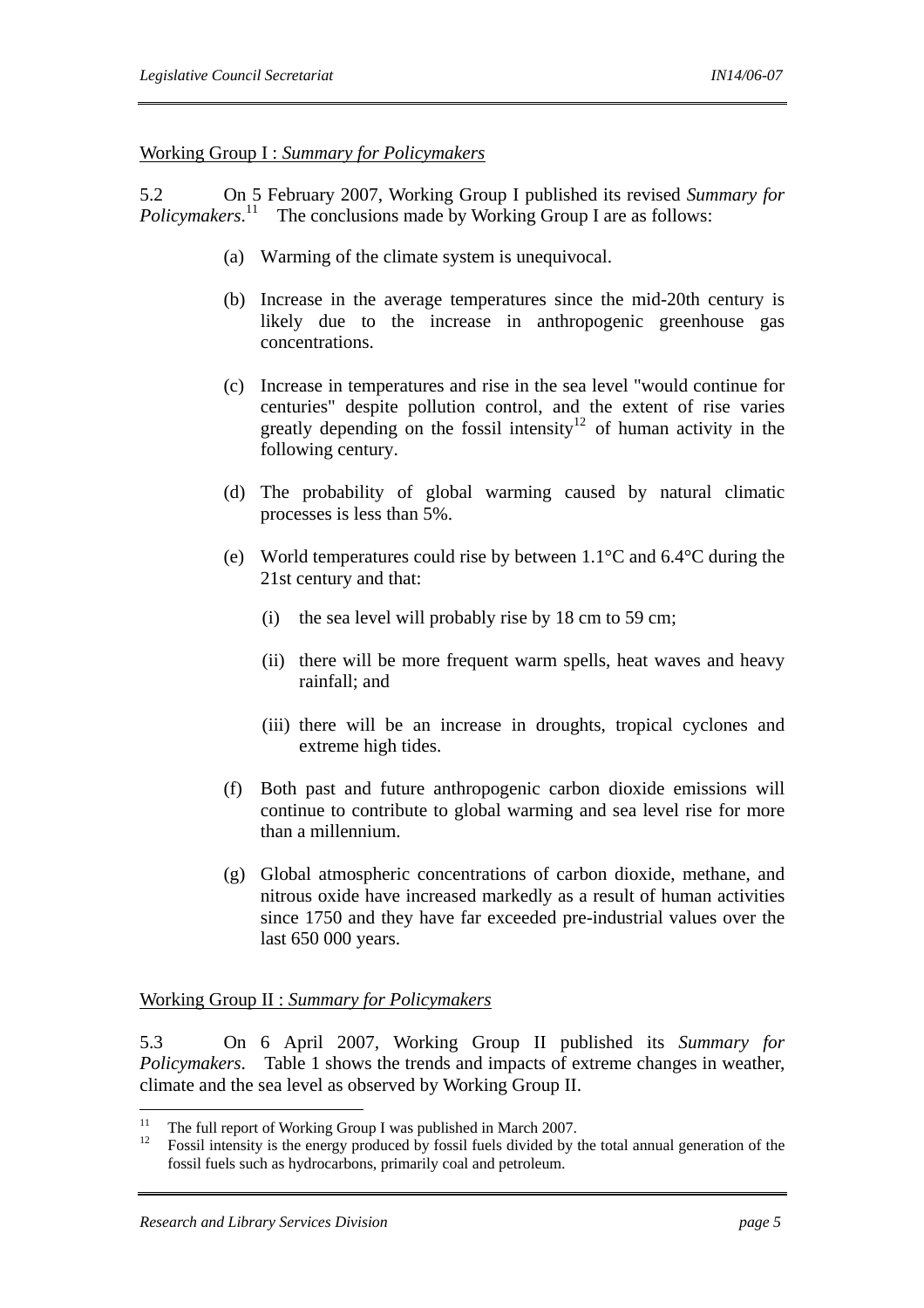|                                                                                                                                                      | <b>Examples of major projected impacts</b>                                                                                                                           |                                                                                                                                                                                                                               |                                                                                                                                                                                      |                                                                                                                                                                                                                                                                                |
|------------------------------------------------------------------------------------------------------------------------------------------------------|----------------------------------------------------------------------------------------------------------------------------------------------------------------------|-------------------------------------------------------------------------------------------------------------------------------------------------------------------------------------------------------------------------------|--------------------------------------------------------------------------------------------------------------------------------------------------------------------------------------|--------------------------------------------------------------------------------------------------------------------------------------------------------------------------------------------------------------------------------------------------------------------------------|
| Phenomena and<br>direction of trend                                                                                                                  | Agriculture,<br>forestry and<br>ecosystems                                                                                                                           | Water<br>resources                                                                                                                                                                                                            | <b>Human</b> health                                                                                                                                                                  | Industry,<br>settlement and<br>society                                                                                                                                                                                                                                         |
| Over<br>land<br>most<br>areas:<br>(a) warmer<br>and<br>fewer cold days<br>and nights; and<br>(b) warmer and more<br>frequent hot days<br>and nights. | (a) increased<br>yields<br>in<br>colder<br>environments;<br>(b) decreased<br>yields<br>in<br>warmer<br>environments;<br>and<br>(c) increased<br>insect<br>outbreaks. | (a) increased<br>water supply<br>due to snow<br>melt; and<br>(b) increased<br>water supply<br>in<br>moist<br>tropical<br>and<br>high latitude<br>and<br>areas<br>decreased<br>water supply<br>in<br>low<br>latitude<br>areas. | (a) reduced<br>human<br>mortality<br>from<br>decreased<br>cold<br>exposure.                                                                                                          | (a) reduced<br>energy<br>demand<br>for<br>heating;<br>(b) increased<br>demand<br>for<br>cooling;<br>(c) declining<br>air<br>quality<br>in<br>cities;<br>(d) reduced<br>disruption<br>to<br>transport<br>due<br>to snow<br>and<br>ice; and<br>(e) reduced<br>winter<br>tourism. |
| Over<br>land<br>most<br>increased<br>areas:<br>spells/heat<br>warm<br>waves                                                                          | (a) reduced<br>yields<br>in<br>warmer<br>regions<br>due<br>heat<br>to<br>stress; and<br>(b) increased<br>wildfire<br>danger.                                         | (a) increased<br>water<br>demand; and<br>(b) water quality<br>problems,<br>e.g.<br>algal<br>blooms.                                                                                                                           | (a) increased<br>risk of heat-<br>related<br>mortality,<br>especially<br>for<br>the<br>elderly,<br>chronically<br>sick,<br>very<br>and<br>young<br>socially-<br>isolated<br>persons. | (a) reduction<br>in<br>the quality of<br>life of people<br>in warm areas<br>without<br>appropriate<br>housing; and<br>(b) marked<br>impacts<br>on<br>elderly,<br>very<br>and<br>young<br>who<br>poor<br>limited<br>have<br>adaptive<br>capabilities.                           |
| Over<br>most<br>areas:<br>increased frequency<br>of<br>heavy<br>precipitation events                                                                 | (a) damage<br>to<br>crops; and<br>(b) soil erosion,<br>inability<br>to<br>cultivate<br>land due to<br>water<br>of<br>logging<br>soils.                               | (a) adverse<br>effects<br>on<br>quality<br>of<br>surface<br>and<br>groundwater;<br>(b) contamination<br>of<br>water<br>supply; and<br>(c) water<br>scarcity<br>being<br>relieved<br>in<br>some cases.                         | (a) increased<br>of<br>risk<br>deaths,<br>injuries,<br>infectious,<br>respiratory<br>and<br>skin<br>diseases.                                                                        | (a) disruption<br>of<br>settlements,<br>commerce,<br>transport<br>and<br>societies<br>due<br>to flooding;<br>(b) pressures<br>on<br>urban<br>and<br>rural<br>infrastructures;<br>and<br>$(c)$ loss<br>of<br>property.                                                          |

### **Table 1 – Trends and impacts of extreme changes in weather, climate and the sea level**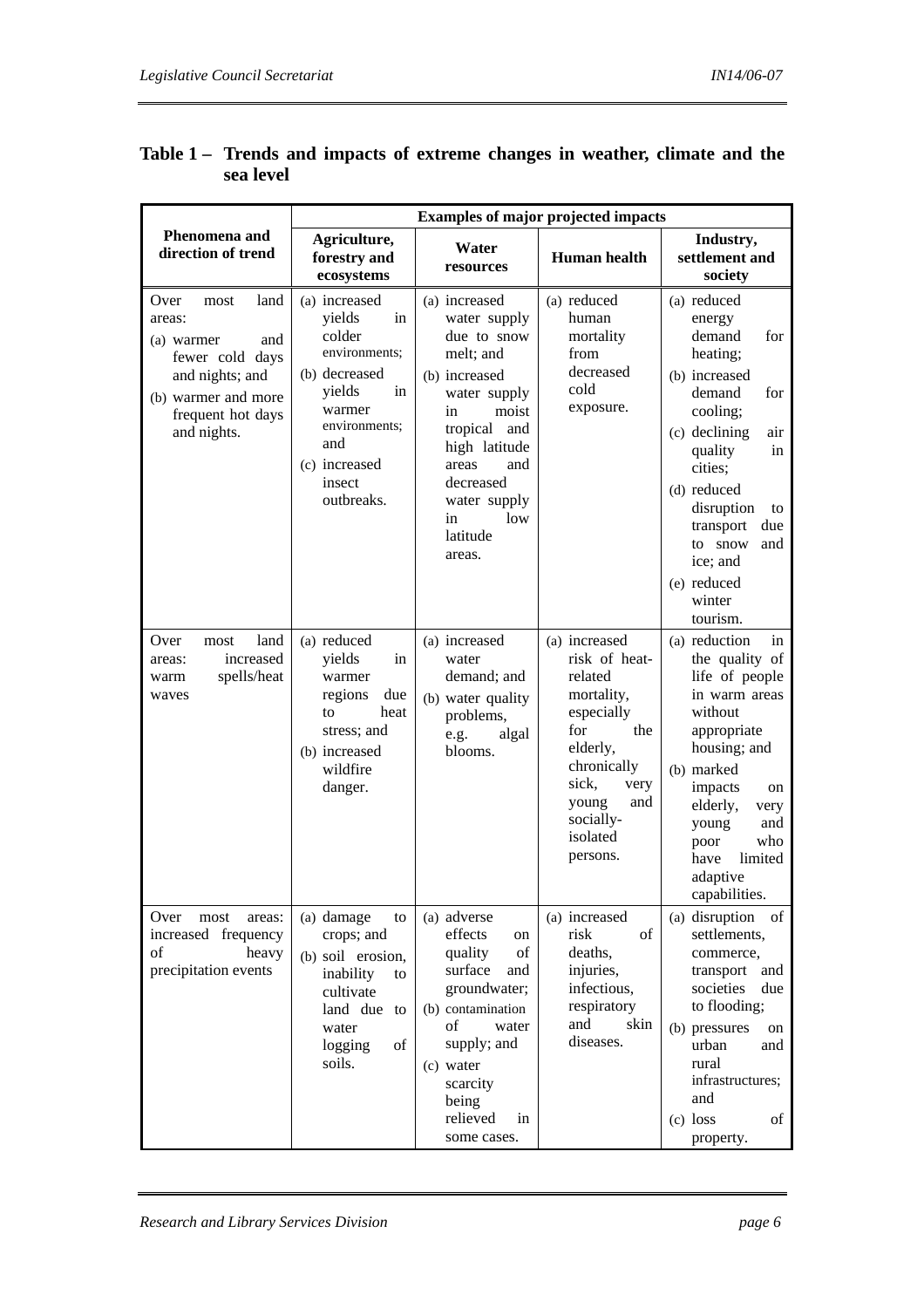|                                                                                          | <b>Examples of major projected impacts</b>                                                                                                                                                          |                                                                                      |                                                                                                                                                                                                                       |                                                                                                                                                                                                                                        |
|------------------------------------------------------------------------------------------|-----------------------------------------------------------------------------------------------------------------------------------------------------------------------------------------------------|--------------------------------------------------------------------------------------|-----------------------------------------------------------------------------------------------------------------------------------------------------------------------------------------------------------------------|----------------------------------------------------------------------------------------------------------------------------------------------------------------------------------------------------------------------------------------|
| Phenomena and<br>direction of trend                                                      | Agriculture,<br>forestry and<br>ecosystems                                                                                                                                                          | Water<br>resources                                                                   | <b>Human</b> health                                                                                                                                                                                                   | Industry,<br>settlement and<br>society                                                                                                                                                                                                 |
| Increased<br>areas<br>affected by drought<br>Increased<br>intense<br>cyclone<br>tropical | $(a)$ land<br>degradation,<br>lower<br>yields/crop<br>damage and<br>failure;<br>(b) increased<br>livestock<br>deaths; and<br>(c) increased<br>risk<br>of<br>wildfire.<br>(a) damage<br>to<br>crops; | (a) more<br>widespread<br>water stress.<br>(a) power<br>outages                      | (a) increased<br>risk of food<br>and<br>water<br>shortage;<br>(b) increased<br>risk<br>of<br>malnutrition;<br>and<br>(c) increased<br>risk of water-<br>and<br>food-borne<br>diseases.<br>(a) increased<br>risk<br>of | (a) water<br>shortages<br>for<br>settlements,<br>industry<br>and<br>societies:<br>(b) reduced<br>hydropower<br>generation<br>potentials; and<br>(c) potential<br>for<br>population<br>migration.<br>(a) disruption by<br>floods<br>and |
| activity                                                                                 | (b) wind-throw<br>(uprooting)<br>of trees; and<br>(c) damage<br>to<br>coral reefs.                                                                                                                  | causing<br>disruption of<br>public water<br>supply.                                  | deaths,<br>injuries,<br>water-<br>and<br>food-borne<br>diseases; and<br>(b) post-traumatic<br>stress<br>disorders.                                                                                                    | high winds;<br>(b) withdrawal of<br>risk coverage<br>in vulnerable<br>areas<br>by<br>private<br>insurers;<br>(c) potential<br>for<br>population<br>migration; and<br>$(d)$ loss<br>of<br>property.                                     |
| Increased incidence<br>of extreme high sea<br>level (excluding<br>tsunamis)              | (a) salinization<br>of irrigation<br>water,<br>estuaries and<br>freshwater<br>systems.                                                                                                              | (a) decreased<br>freshwater<br>availability<br>due<br>to<br>salt-water<br>intrusion. | (a) increased<br>risk of deaths<br>and injuries<br>by drowning<br>floods;<br>in<br>and<br>(b) migration-<br>related<br>health<br>effects.                                                                             | (a) increased<br>of<br>costs<br>coastal<br>protection;<br>and<br>(b) potential<br>for<br>movement of<br>population<br>and<br>infrastructure.                                                                                           |

## **Table 1 – Trends and impacts of extreme changes in weather, climate and the sea level (cont'd)**

Source: Intergovernmental Panel on Climate Change (2007a).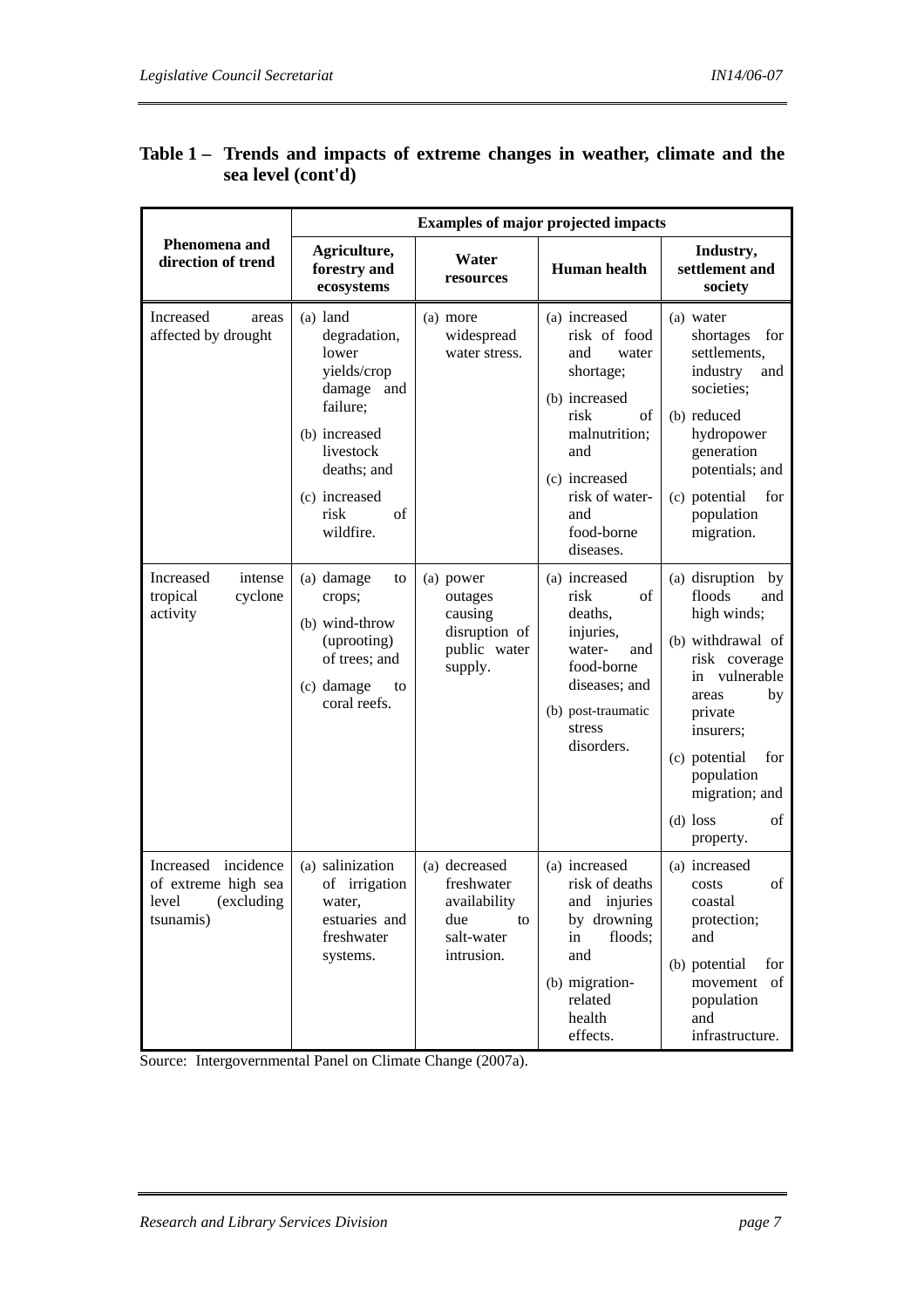### Working Group III : *Summary for Policymakers*

5.4 On 4 May 2007, Working Group III published its *Summary for Policymakers*. The *Summary* analyzes mitigation options for climate change in various areas such as energy supply, transportation, construction, industry and agriculture in the short, medium and long term. It also stipulates policies, measures and instruments facilitating the implementation of these options.

### *Mitigation options*

5.5 Table 2 shows the key mitigation technologies and practices commercially available in the short and medium term.

### **Table 2 – Key mitigation technologies and practices commercially available in the short and medium term**

| <b>Sector</b>    | Key mitigation technologies and<br>practices currently commercially<br>available                                                                                                                                                                                                                                                                                                                                | Key mitigation technologies and<br>practices projected to be<br>commercialized before 2030                                                                                                                                                              |
|------------------|-----------------------------------------------------------------------------------------------------------------------------------------------------------------------------------------------------------------------------------------------------------------------------------------------------------------------------------------------------------------------------------------------------------------|---------------------------------------------------------------------------------------------------------------------------------------------------------------------------------------------------------------------------------------------------------|
| Energy<br>supply | (a) improved supply and distribution<br>efficiency;<br>(b) fuel switching from coal to gas;<br>(c) nuclear power;<br>(d) renewable<br>heat<br>and<br>power<br>(hydropower,<br>solar.<br>wind.<br>geothermal and bioenergy);<br>(e) combined heat and power; and<br>(f) early applications of<br>carbon<br>and<br>$(CCS)$ ,<br>storage<br>capture<br>e.g. storage of removed carbon<br>dioxide from natural gas. | (a) CCS for gas, biomass<br>and<br>coal-fired electricity generating<br>facilities;<br>(b) advanced nuclear power; and<br>(c) advanced renewable<br>energy,<br>including tidal and waves energy,<br>concentrating solar and solar<br>photovoltaic (PV). |
| Transport        | (a) more fuel efficient vehicles;<br>(b) hybrid vehicles;<br>(c) cleaner diesel vehicles;<br>(d) biofuels;<br>(e) modal shifts from road transport<br>and public<br>to rail<br>transport<br>systems;<br>(f) non-motorized transport (cycling<br>and walking); and<br>(g) land-use and transport planning.                                                                                                       | (a) second generation biofuels;<br>(b) higher efficiency aircraft; and<br>(c) advanced electric and hybrid<br>vehicles with more powerful and<br>reliable batteries.                                                                                    |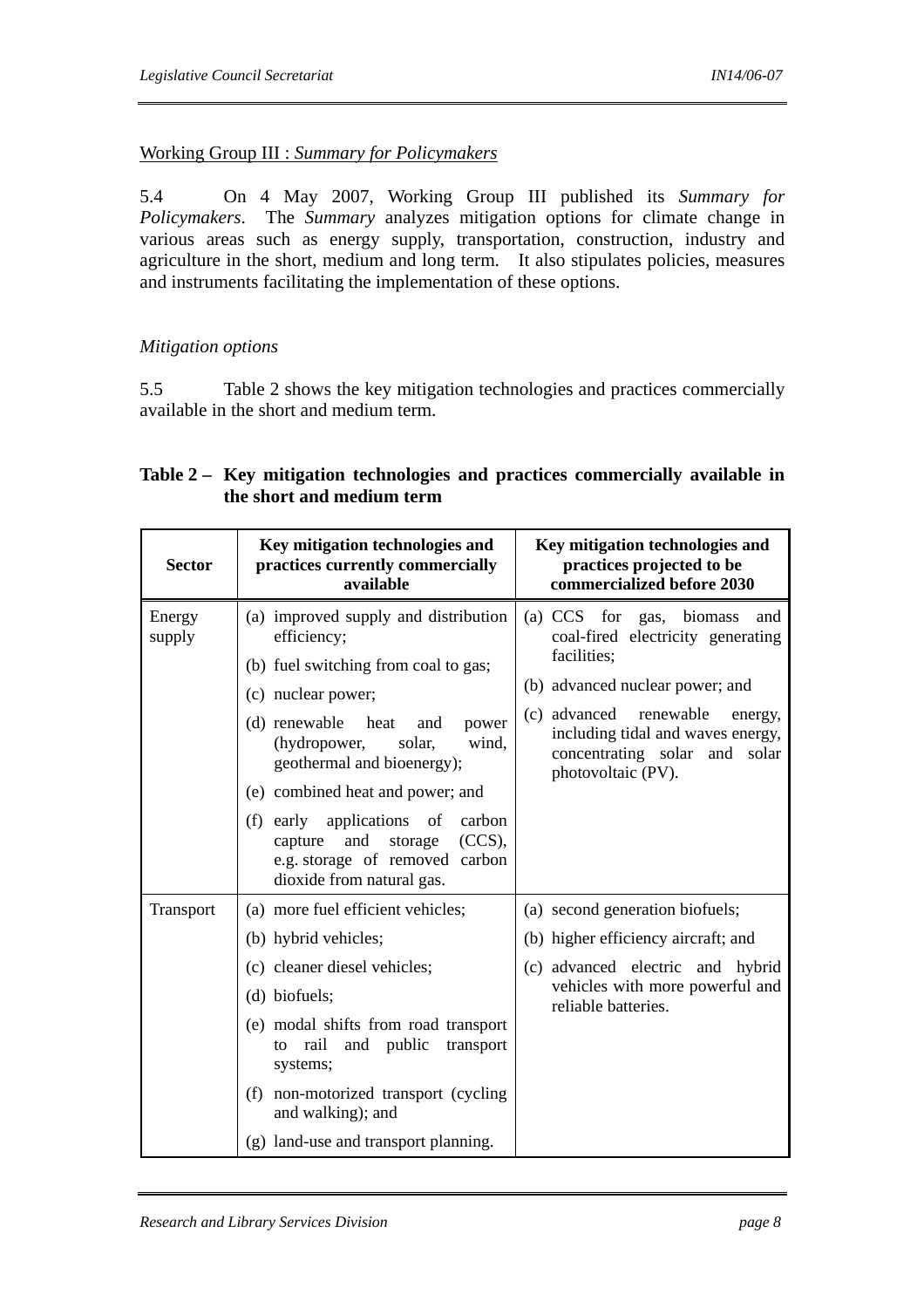| <b>Sector</b>    | Key mitigation technologies and<br>practices currently commercially<br>available                                                                                                                                                                                                                                                                                                                                                                                      | Key mitigation technologies and<br>practices projected to be<br>commercialized before 2030                                                                                                 |
|------------------|-----------------------------------------------------------------------------------------------------------------------------------------------------------------------------------------------------------------------------------------------------------------------------------------------------------------------------------------------------------------------------------------------------------------------------------------------------------------------|--------------------------------------------------------------------------------------------------------------------------------------------------------------------------------------------|
| <b>Buildings</b> | (a) efficient<br>lighting<br>and<br>day-lighting;<br>efficient<br>(b) more<br>electrical<br>appliances<br>and<br>heating<br>and<br>cooling devices;<br>(c) improved stoves;<br>(d) improved insulation;<br>(e) passive and active solar design<br>for heating and cooling;<br>(f) alternative refrigeration fluids;<br>and<br>and<br>$(g)$ recovery<br>recycle<br>of<br>fluorinated gases.                                                                            | (a) integrated design of commercial<br>buildings such as intelligent<br>meters that provide feedback and<br>control on energy consumption;<br>and<br>(b) solar PV integrated in buildings. |
| Industry         | (a) more efficient end-use electrical<br>equipment;<br>(b) heat and power recovery;<br>(c) material<br>recycling<br>and<br>substitution;<br>(d) control of non-carbon dioxide gas<br>emissions; and<br>(e) a wide array of process-specific<br>technologies.                                                                                                                                                                                                          | (a) advanced energy efficiency;<br>(b) CCS for cement, ammonia, and<br>iron manufacture; and<br>(c) inert electrodes for aluminium<br>manufacture.                                         |
| Agriculture      | (a) improved crop and grazing land<br>management to<br>increase<br>soil<br>carbon storage;<br>(b) restoration of cultivated peaty<br>soils and degraded lands;<br>(c) improved<br>rice<br>cultivation<br>techniques<br>and livestock and<br>manure management to reduce<br>methane emissions;<br>(d) improved nitrogen<br>fertilizer<br>application techniques to reduce<br>nitrous oxide emissions;<br>(e) dedicated energy crops to replace<br>fossil fuel use; and | (a) improvements of crop yields.                                                                                                                                                           |

## **Table 2 – Key mitigation technologies and practices commercially available in the short and medium term (cont'd)**

(f) improved energy efficiency.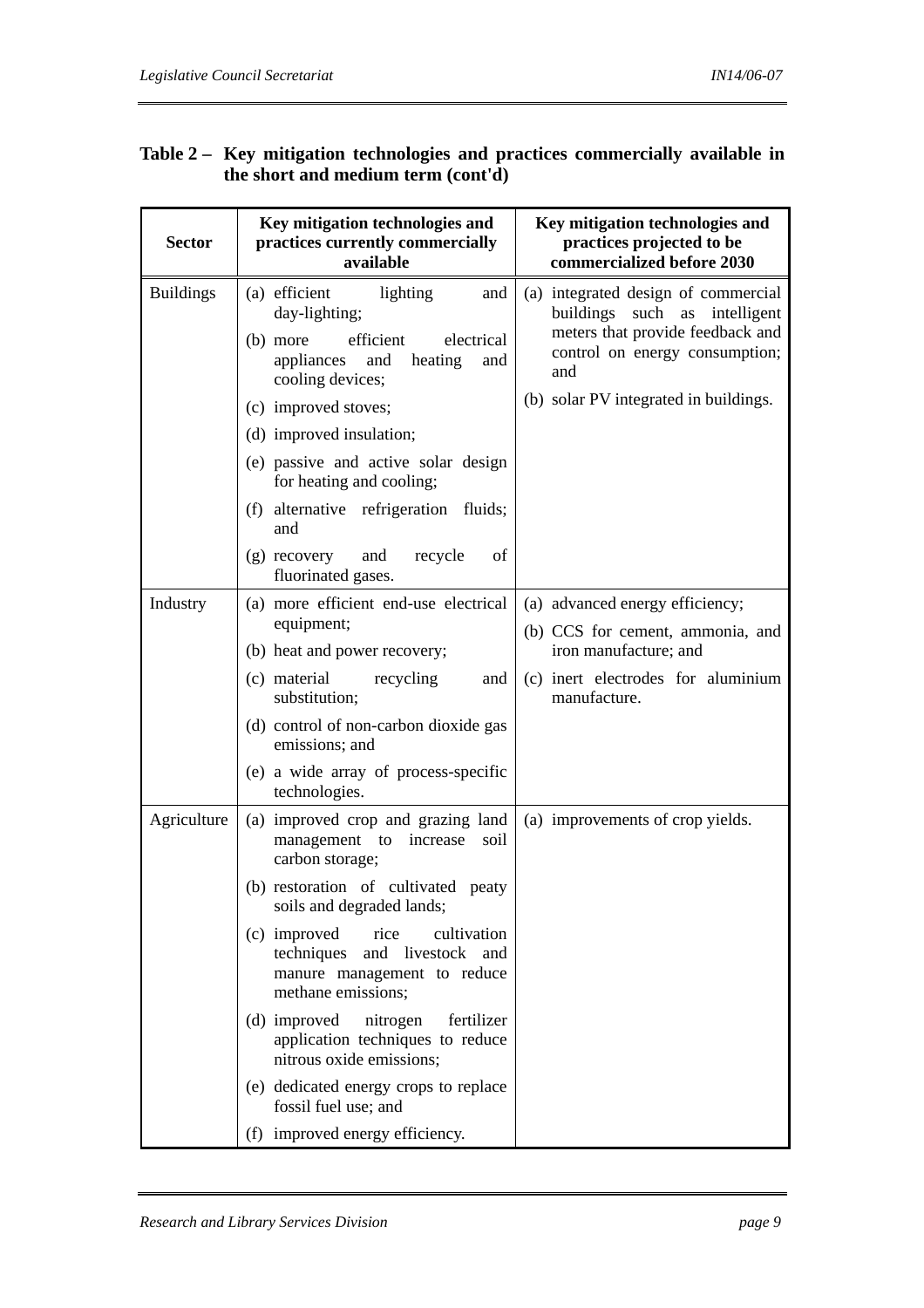### **Table 2 – Key mitigation technologies and practices commercially available in the short and medium term (cont'd)**

| <b>Sector</b>        | Key mitigation technologies and<br>practices currently commercially<br>available                                                                                                                                                     | Key mitigation technologies and<br>practices projected to be<br>commercialized before 2030                                                                                                                                                                           |
|----------------------|--------------------------------------------------------------------------------------------------------------------------------------------------------------------------------------------------------------------------------------|----------------------------------------------------------------------------------------------------------------------------------------------------------------------------------------------------------------------------------------------------------------------|
| Forestry/<br>forests | (a) afforestation;<br>(b) reforestation;<br>(c) forest management;<br>(d) reduced deforestation;<br>(e) harvested wood<br>product<br>management; and<br>(f) use of forestry products for<br>bioenergy to replace fossil fuel<br>use. | (a) tree species improvement to<br>biomass productivity<br>increase<br>and carbon sequestration; and<br>(b) improved remote<br>sensing<br>technologies for analysis of<br>vegetation/soil<br>carbon<br>sequestration<br>potential<br>and<br>mapping land use change. |
| Waste                | (a) landfill methane recovery;<br>(b) waste incineration with energy<br>recovery;<br>(c) composting of organic waste;<br>(d) controlled waste water treatment;<br>and<br>(e) recycling<br>and<br>waste<br>minimization.              | biofilters<br>and<br>(a) biocovers<br>to<br>optimize methane oxidation.                                                                                                                                                                                              |

Source: Intergovernmental Panel on Climate Change (2007c).

#### *Policies, measures and instruments facilitating mitigation of climate change*

5.6 The *Summary for Policymakers* of Working Group III recommends four criteria for the formulation and evaluation of policies and instruments facilitating mitigation of climate change. They are:

- (a) environmental effectiveness;
- (b) cost effectiveness;
- (c) distributional effects, including equity; and
- (d) institutional feasibility.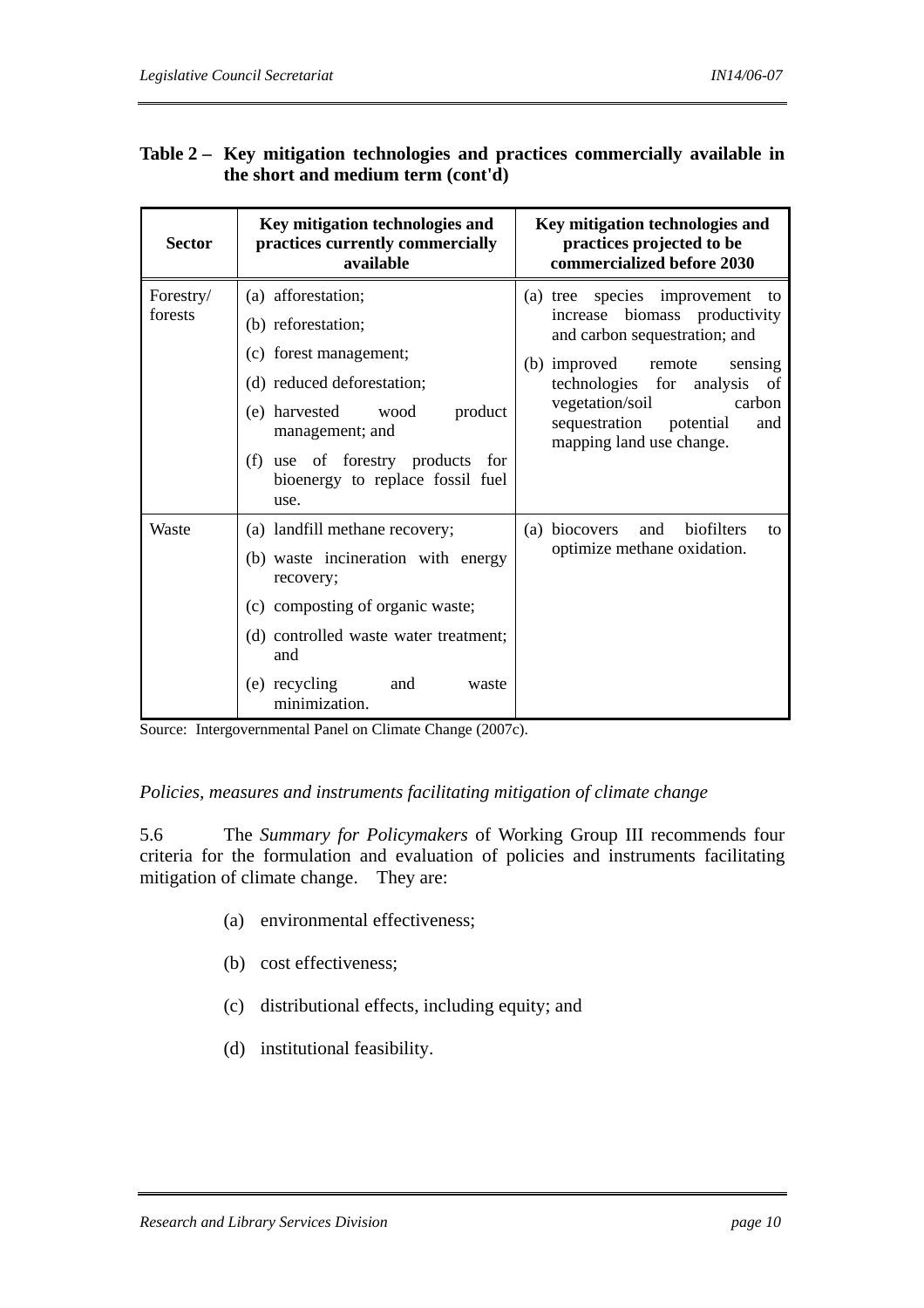5.7 Listed below are recommended policy options on mitigation of climate change as well as possible concerns as regards implementation:

- (a) integrating climate policies in broader development policies to facilitate implementation and overcome barriers;
- (b) limiting emission levels by regulations and standards although there is a risk that regulations and standards may not induce innovations or the development of more advanced technologies;
- (c) taxing or charging a fee for carbon emission; literature has identified taxes as an efficient way of internalizing costs of greenhouse gas emissions;
- (d) introducing tradable permits<sup>13</sup> for carbon emission; while the volume of allowed emissions determines the impact on the environment, the allocation of permits brings in distributional consequences;
- (e) introducing financial incentives such as subsidies and tax credits to stimulate the development and diffusion of new technologies; while economic costs of financial incentives are generally higher than those of taxes and tradable permits, they are acceptable amongst economies;
- (f) promoting voluntary agreements between industry and governments, as voluntary agreements are politically attractive, raise awareness among stakeholders and play a role in the evolution of many national policies; nevertheless, there is a concern that the majority of agreements have not achieved significant reduction in emissions;
- (g) organizing awareness campaigns which may positively affect environmental quality by promoting informed choices and contributing to behavioural change; and
- (h) encouraging research, development and demonstration activities, as they help stimulate technological advances, reduce costs and enable progress toward stabilization.

5.8 Table 3 shows the sectoral policies, measures and instruments that have proved to be environmentally effective in the mitigation of climate change in some countries.

 $13 -$ 13 Tradable permits are economic policy instruments under which the right to discharge pollution or exploit resources can be exchanged through either a free or a controlled permit-market.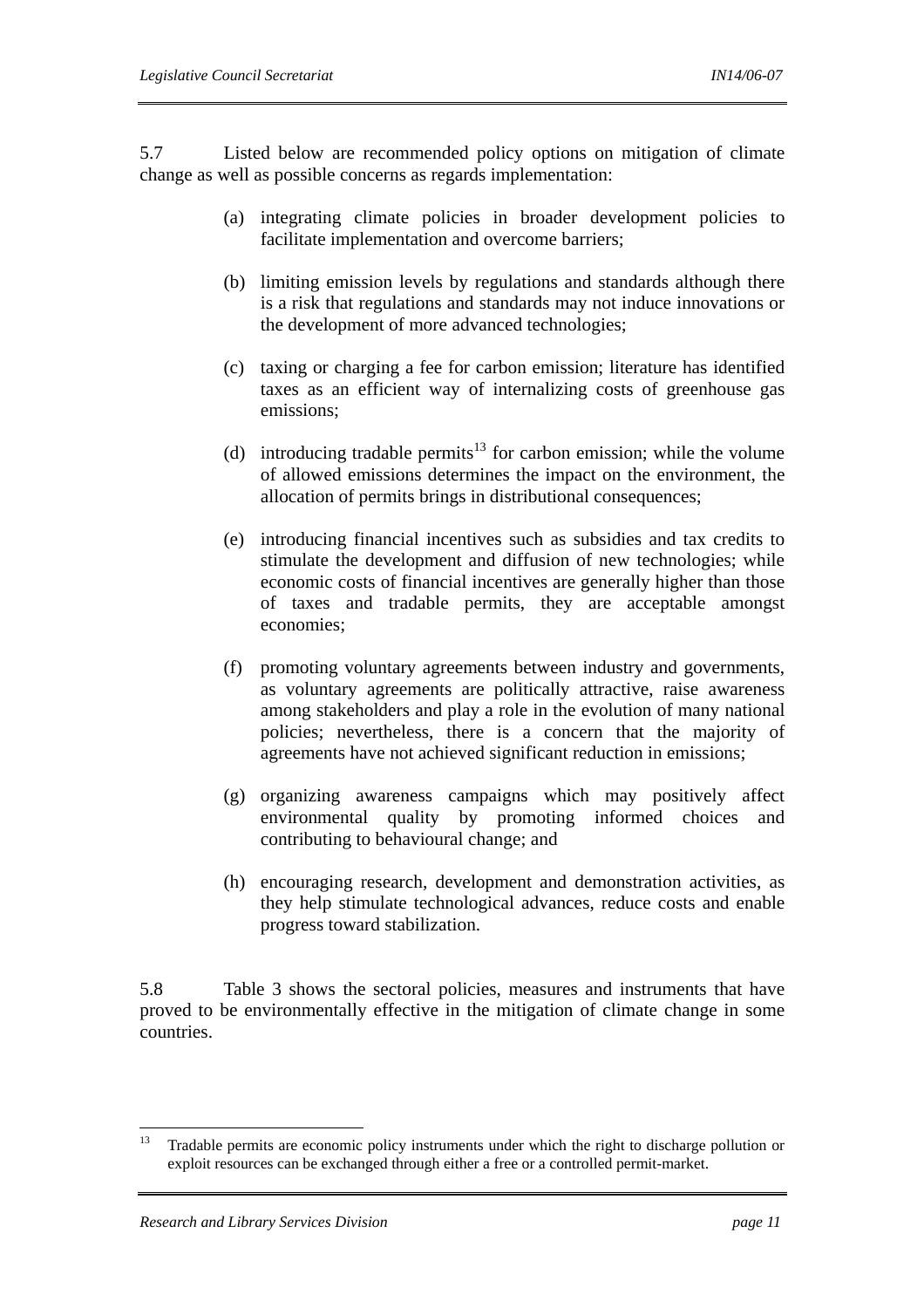### **Table 3 – Selected sectoral policies, measures and instruments proved to be environmentally effective in the mitigation of climate change**

| <b>Sector</b>    | Policies, measures and<br>instruments proved to be<br>environmentally effective                                     | <b>Key constraints or</b><br>opportunities                                                              |  |
|------------------|---------------------------------------------------------------------------------------------------------------------|---------------------------------------------------------------------------------------------------------|--|
| Energy<br>supply | Reduction<br>of<br>fossil<br>fuel<br>subsidies                                                                      | Resistance by vested interests<br>may make them difficult to                                            |  |
|                  | Taxes or carbon charges<br><sub>on</sub><br>fossil fuels                                                            | implement                                                                                               |  |
|                  | Feed-in tariffs for renewable<br>energy technologies                                                                | Appropriate to create markets<br>for low emissions technologies                                         |  |
|                  | Renewable energy obligations                                                                                        | in some cases                                                                                           |  |
|                  | Producer subsidies                                                                                                  |                                                                                                         |  |
| <b>Transport</b> | fuel<br>Mandatory<br>economy,<br>carbon<br>biofuel blending and<br>standards<br>dioxide<br>for<br>road<br>transport | Partial coverage of vehicle fleet<br>may limit effectiveness                                            |  |
|                  | vehicle<br>Taxes<br>purchase,<br>on<br>registration, use and motor fuels,<br>road and parking pricing               | Effectiveness may drop<br>with<br>higher incomes                                                        |  |
|                  | Influence<br>mobility<br>needs<br>through land use regulations,<br>and infrastructure planning                      | Particularly<br>appropriate<br>for<br>countries that are building<br>up<br>their transportation systems |  |
|                  | Investment in attractive public<br>facilities<br>transport<br>and<br>non-motorized<br>of<br>forms<br>transport      |                                                                                                         |  |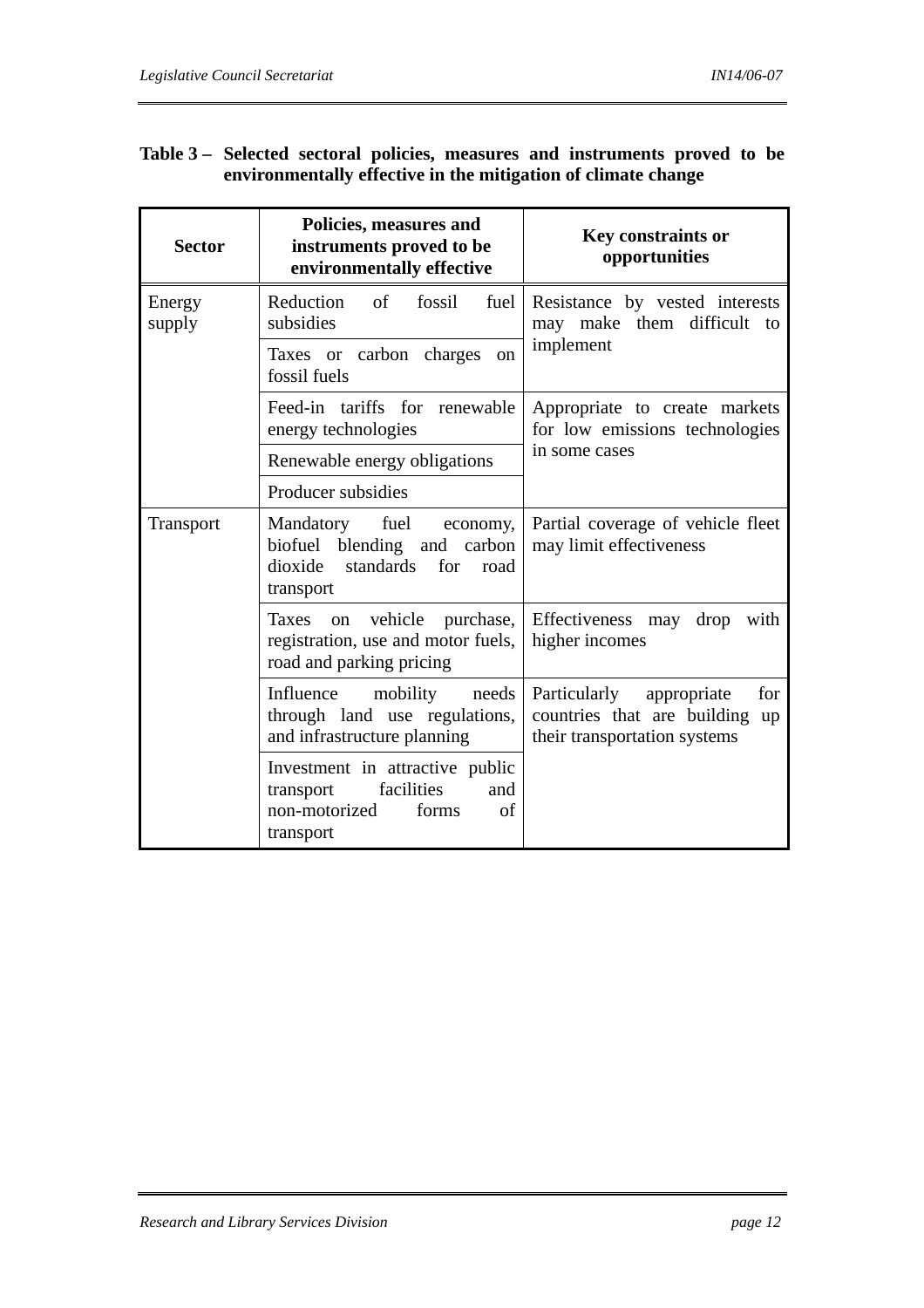### **Table 3 – Selected sectoral policies, measures and instruments proved to be environmentally effective in the mitigation of climate change (cont'd)**

| <b>Sector</b>    | Policies, measures and<br>instruments proved to be<br>environmentally effective                                                                                             | Key constraints or<br>opportunities                                                                                                                                                                                                  |
|------------------|-----------------------------------------------------------------------------------------------------------------------------------------------------------------------------|--------------------------------------------------------------------------------------------------------------------------------------------------------------------------------------------------------------------------------------|
| <b>Buildings</b> | Appliance<br>standards<br>and<br>labelling                                                                                                                                  | Periodic revision of standards<br>needed                                                                                                                                                                                             |
|                  | Building codes and certification                                                                                                                                            | Attractive for new buildings<br>Enforcement can be difficult                                                                                                                                                                         |
|                  | Demand-side<br>management<br>programmes                                                                                                                                     | Regulations required                                                                                                                                                                                                                 |
|                  | Public<br>leadership<br>sector<br>including<br>programmes,<br>procurement                                                                                                   | purchasing<br>Government<br>can<br>demand<br>expand<br>for<br>energy-efficient products                                                                                                                                              |
|                  | Incentives for energy service<br>companies                                                                                                                                  | Success factor: Access to third-<br>party financing                                                                                                                                                                                  |
| Industry         | Provision<br>benchmark<br>of<br>information                                                                                                                                 | stimulate<br>Appropriate<br>to<br>technology uptake in some cases                                                                                                                                                                    |
|                  | Performance standards                                                                                                                                                       | Stability of national policy<br>view<br>important<br>in<br>of                                                                                                                                                                        |
|                  | Subsidies, tax credits                                                                                                                                                      | international competitiveness                                                                                                                                                                                                        |
|                  | Tradable permits                                                                                                                                                            | Predictable<br>allocation<br>mechanisms<br>and stable price<br>signals<br>important<br>for<br>investments                                                                                                                            |
|                  | Voluntary agreements                                                                                                                                                        | factors include clear<br>Success<br>baseline<br>targets,<br>scenario,<br>a<br>third-party involvement<br>in<br>design and review and formal<br>provisions of monitoring, close<br>co-operation<br>between<br>government and industry |
| Agriculture      | Financial<br>incentives<br>and<br>regulations for improved<br>land<br>management, maintaining<br>soil<br>carbon content, and efficient use<br>of fertilizers and irrigation | with<br>May encourage synergy<br>sustainable<br>development<br>and<br>reducing vulnerability to climate<br>change,<br>thereby<br>overcoming<br>barriers to implementation                                                            |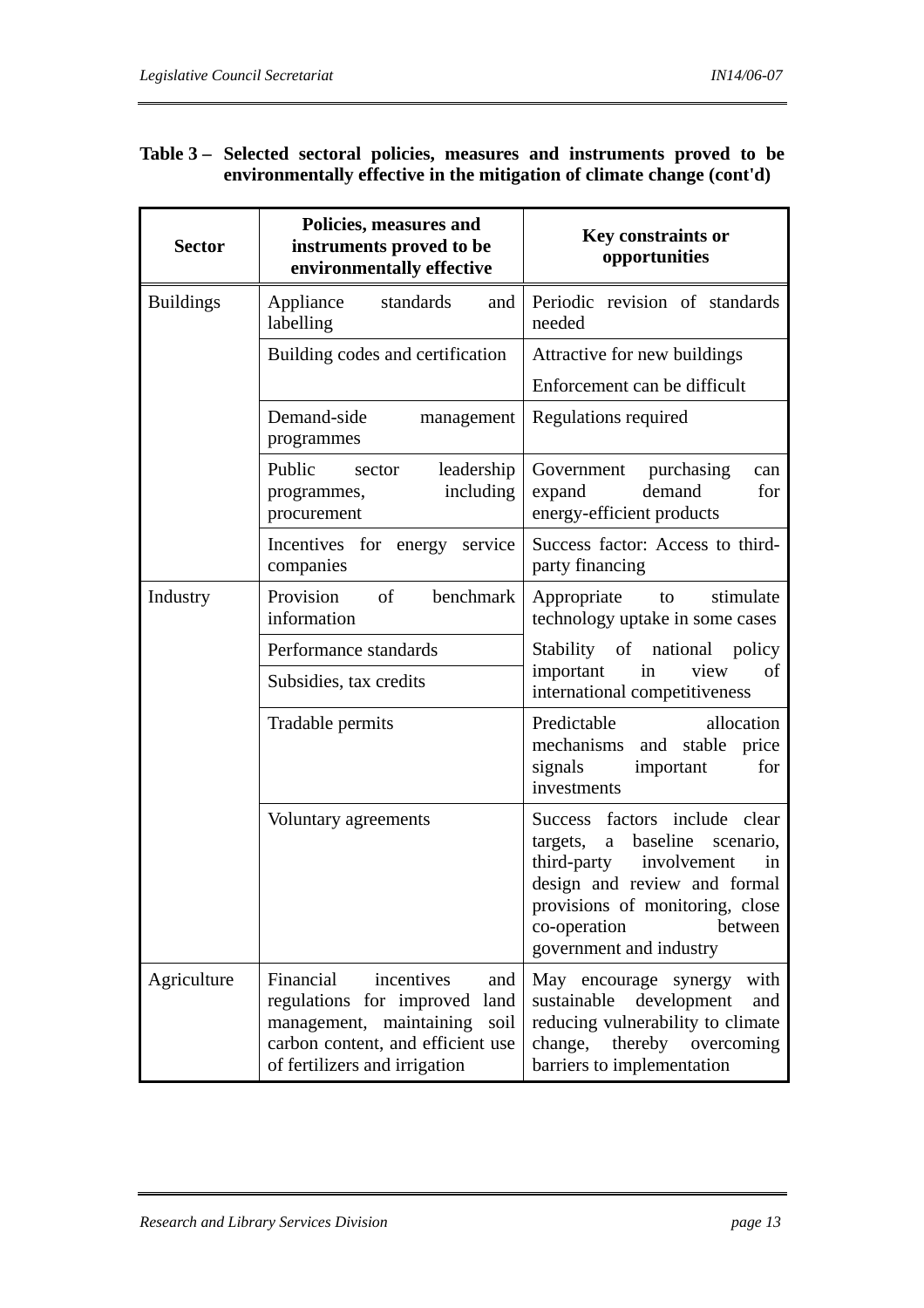### **Table 3 – Selected sectoral policies, measures and instruments proved to be environmentally effective in the mitigation of climate change (cont'd)**

| <b>Sector</b>        | Policies, measures and<br>instruments proved to be<br>environmentally effective                                                                       | <b>Key constraints or</b><br>opportunities                                                                                |
|----------------------|-------------------------------------------------------------------------------------------------------------------------------------------------------|---------------------------------------------------------------------------------------------------------------------------|
| Forestry/<br>forests | Financial incentives (national<br>and international) to increase<br>area, to reduce<br>forest<br>deforestation, and to maintain<br>and manage forests | Constraints include lack<br>- of<br>capital<br>and<br>investment<br>land<br>tenure issues<br>May help poverty alleviation |
|                      | Land use<br>regulation<br>and<br>enforcement                                                                                                          |                                                                                                                           |
| Waste<br>management  | incentives<br>Financial<br>for<br>improved waste and wastewater<br>management                                                                         | May stimulate<br>technology<br>diffusion                                                                                  |
|                      | Renewable energy incentives or<br>obligations                                                                                                         | Local availability of low-cost<br>fuel                                                                                    |
|                      | Waste management regulations                                                                                                                          | Most effectively applied at<br>national level with enforcement<br>strategies                                              |

Source: Intergovernmental Panel on Climate Change (2007c).

Prepared by Vicky LEE 25 May 2007 Tel: 2869 9602

*------------------------------------------------------------------------------------------------------------------------------------------ Information notes are compiled for Members and Committees of the Legislative Council. They are not legal or other professional advice and shall not be relied on as such. Information notes are subject to copyright owned by the Legislative Council Commission (the Commission). The Commission permits accurate reproduction of the information notes for non-commercial use in a manner not adversely affecting the Legislative Council, provided that acknowledgement is made stating the Research and Library Services Division of the Legislative Council Secretariat as the source and one copy of the reproduction is sent to the Legislative Council Library.*